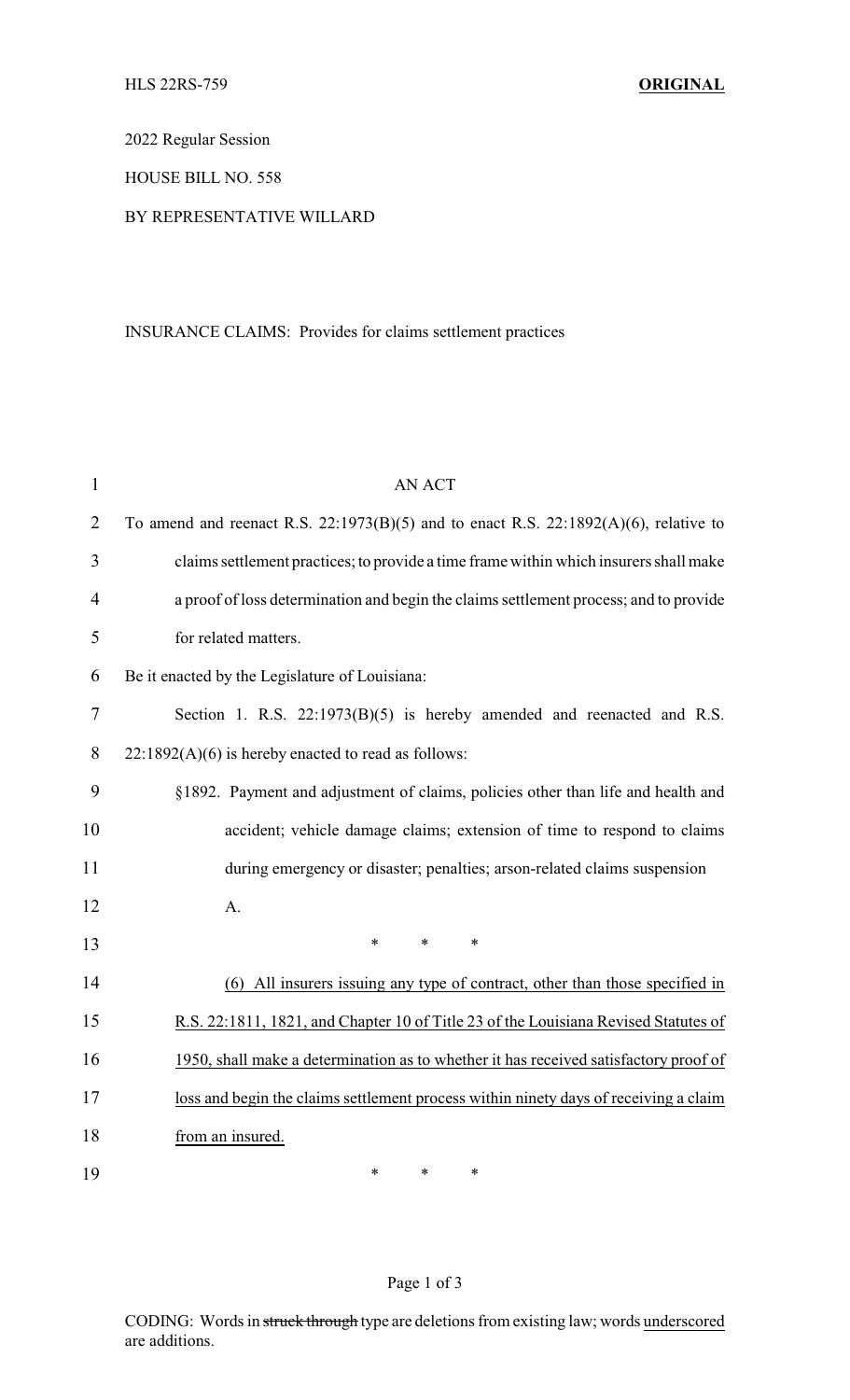| 1              | §1973. Good faith duty; claims settlement practices; cause of action; penalties          |
|----------------|------------------------------------------------------------------------------------------|
| $\overline{2}$ | $\ast$<br>$\ast$<br>$\ast$                                                               |
| 3              | B. Any one of the following acts, if knowingly committed or performed by                 |
| 4              | an insurer, constitutes a breach of the insurer's duties imposed in Subsection A of this |
| 5              | Section:                                                                                 |
| 6              | $\ast$<br>*<br>∗                                                                         |
| 7              | (5) Failing to pay the amount of any claim due any person insured by the                 |
| 8              | contract within sixty days after receipt of satisfactory proof of loss from the claimant |
| 9              | when such failure is arbitrary, capricious, or without probable cause. An insurer        |
| 10             | shall make a determination as to whether it has received satisfactory proof of loss      |
| 11             | and begin the claims settlement process within ninety days of receiving a claim from     |
| 12             | an insured.                                                                              |
| 13             | *<br>∗<br>*                                                                              |
|                |                                                                                          |

### DIGEST

The digest printed below was prepared by House Legislative Services. It constitutes no part of the legislative instrument. The keyword, one-liner, abstract, and digest do not constitute part of the law or proof or indicia of legislative intent. [R.S. 1:13(B) and 24:177(E)]

| HB 558 Original | 2022 Regular Session | Willard |
|-----------------|----------------------|---------|
|                 |                      |         |

**Abstract:** Provides for claims settlement practices.

Present law provides that insurers shall pay the amount of any claim due any insured within 30 days after receipt of satisfactory proofs of loss.

Present law provides that insurers shall make a written offer to settle any property damage claim, including any third-party claim, within 30 days after receipt of satisfactory proofs of loss.

Proposed law retains present law and provides that an insurer shall make a determination as to whether it has received satisfactory proof of loss and begin the claims settlement process within 90 days of receiving a claim from an insured.

Present law provides that an insurer who knowingly fails to pay the amount of any claim due any person insured by the contract within 60 days after receipt of satisfactory proof of loss from the claimant when such failure is arbitrary, capricious, or without probable cause shall be considered to have breached its duty to act in good faith.

Present law provides that in addition to any general or special damages to which a claimant is entitled for an insurer breaching its duty to act in good faith, the claimant may be awarded penalties assessed against the insurer in an amount not to exceed two times the damages sustained or \$5,000, whichever is greater.

#### Page 2 of 3